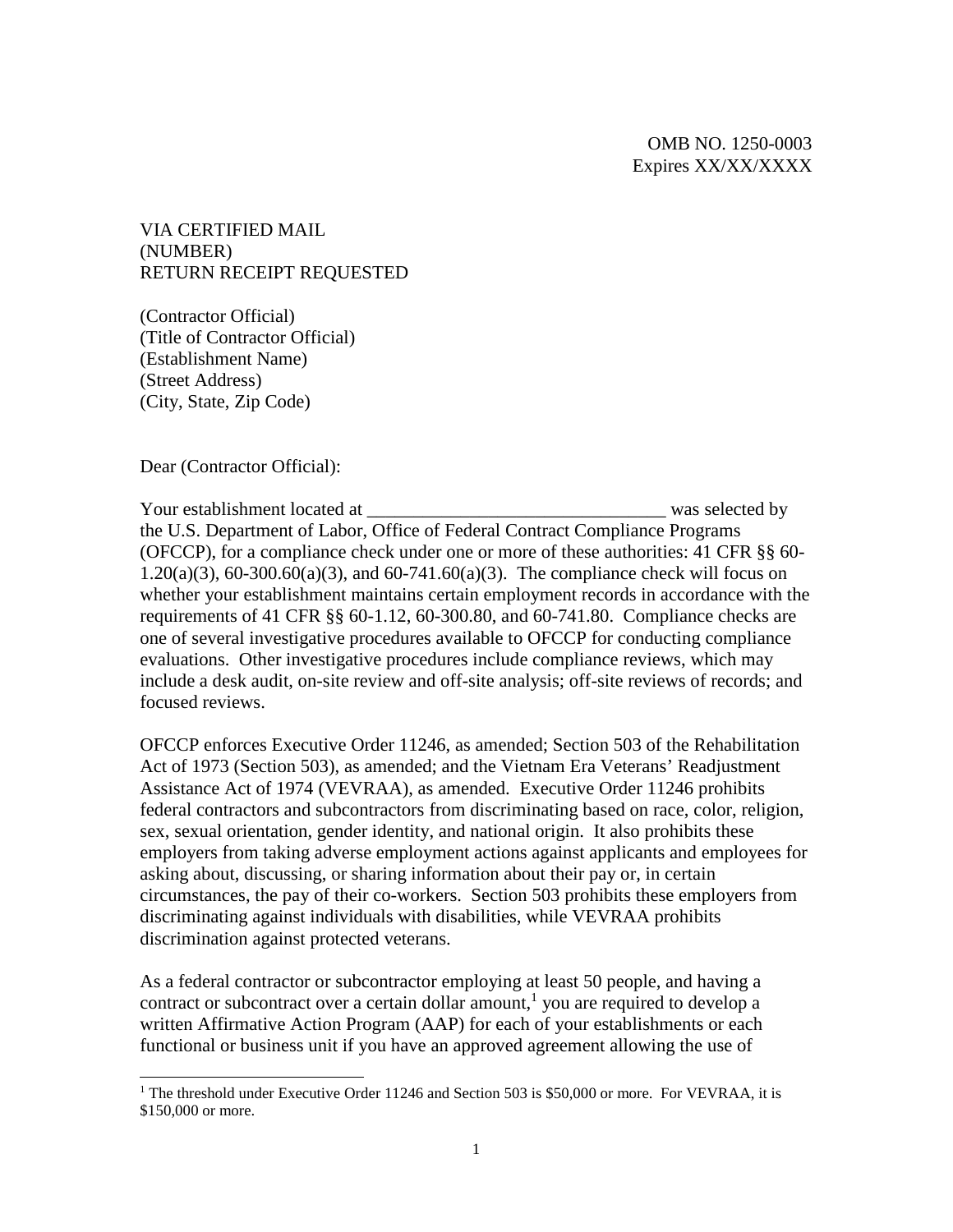functional AAPs.<sup>2</sup> You must also maintain all records relating to personnel or employment activities.<sup>3</sup> Such records provide support data for your AAP, and enable you to document and demonstrate nondiscrimination and affirmative action compliance. Failure to provide the requested information constitutes noncompliance with your obligations under the legal authorities OFCCP enforces.

In order to facilitate our compliance check, please make the information listed below available for on-site review. In the alternative, you can submit this information to OFCCP within 30 days of your receipt of this letter by mail using the U.S. Postal Service or email at The Please use caution when submitting large electronic files to ensure the information is securely transmitted. Check with the OFCCP compliance officer and your system administrator to ensure adherence to administrative and system guidelines.

- 1. Written AAPs prepared in accordance with Executive Order 11246, Section 503, and VEVRAA (41 CFR §§ 60-2.1(b), 60-300.44, and 60-741.44).
- 2. Examples of job advertisements, including listings with state employment services (41 CFR §§ 60-1.12(a), 60-300.5(a)(2) 60-300.80, and 60-741.80).
- 3. Examples of accommodations made for persons with disabilities (41 CFR §§ 60- 300.80 and 60-741.80).

A compliance officer will contact you to determine whether you will be providing the information for off-site review or if you prefer to make it available for onsite review. If you opt to make the records available for on-site review, OFCCP will view them at your establishment to ensure they have been maintained as required. The compliance officer will establish the date and time of the on-site review of your records.

While the compliance check only consists of a brief review of records, please note that as a federal contractor or subcontractor you are required to comply with all the regulations enforced by OFCCP. For more information regarding your obligations as a federal contractor or subcontractor, as well as to view the regulations OFCCP enforces, please visit our website at www.dol.gov/ofccp.

Refusing to allow OFCCP access to your establishment for the on-site review of requested records or failing to submit the listed records to OFCCP for the compliance check may result in enforcement proceedings or rescheduling for a full compliance review. Should this occur, we will notify you in writing.

Finally, the public may seek disclosure of the information you provide during a compliance evaluation. Under current law and regulations, OFCCP is required to comply with the Freedom of Information Act (FOIA), the Trade Secrets Act, the Privacy Act,

<sup>2</sup> 41 CFR §§ 60-1.40, 60-2.1, 60-300.40, and 60-741.

<sup>3</sup> 41 CFR §§ 60-1.12, 60-300.80, and 60-741.80.